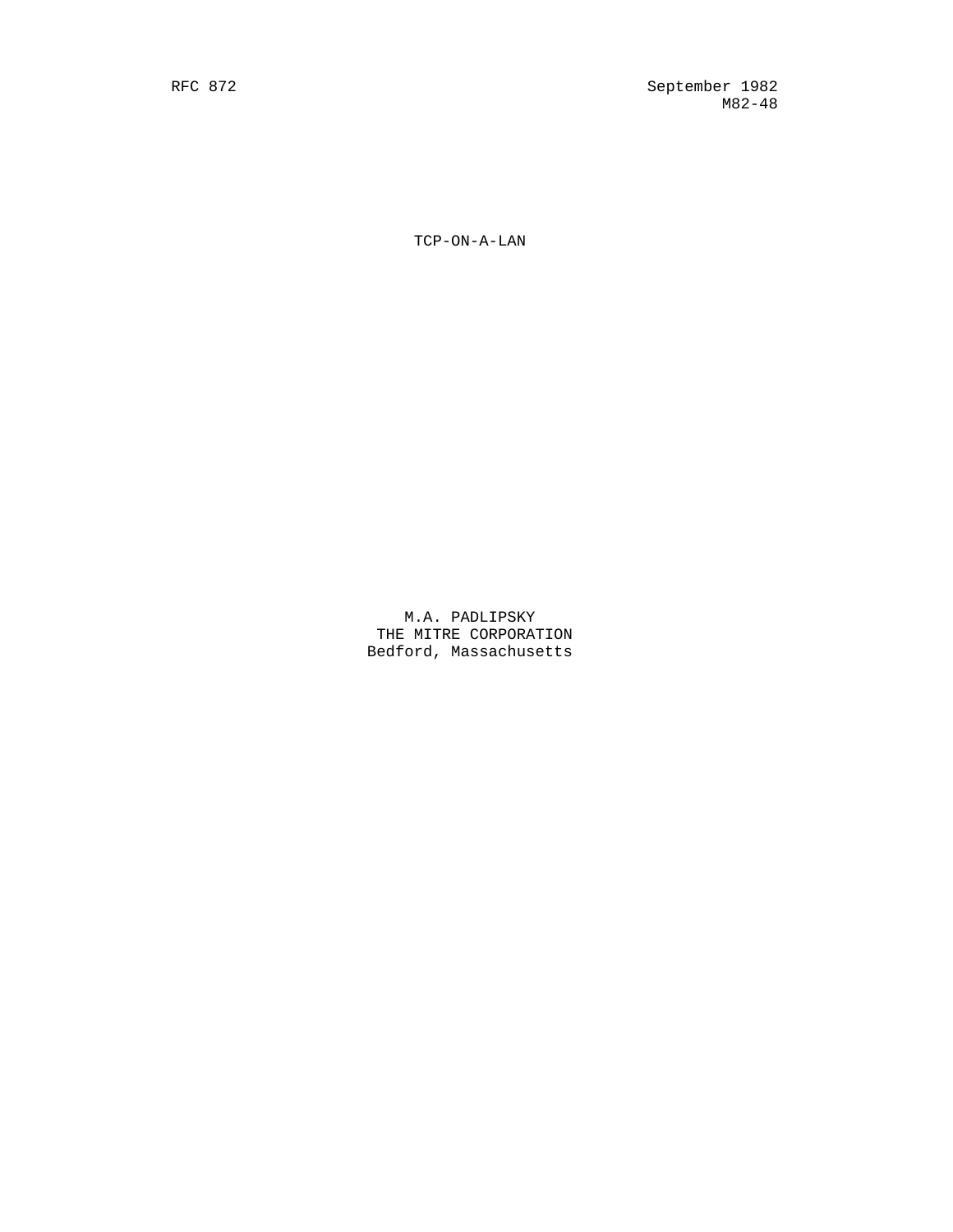# Abstract

 The sometimes-held position that the DoD Standard Transmission Control Protocol (TCP) and Internet Protocol (IP) are inappropriate for use "on" a Local Area Network (LAN) is shown to be fallacious. The paper is a companion piece to M82-47, M82-49, M82-50, and M82-51.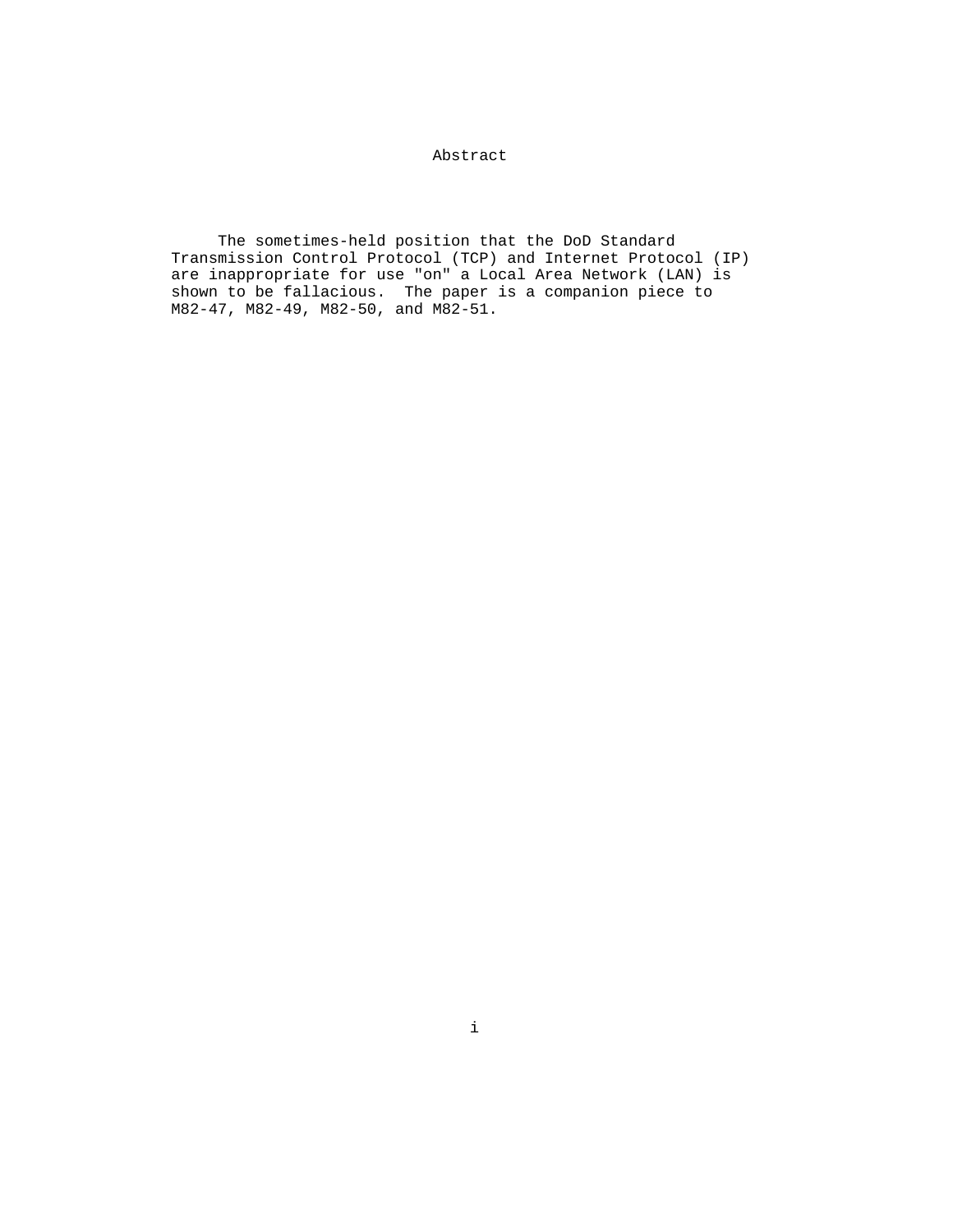#### "TCP-ON-A-LAN"

## M. A. Padlipsky

Thesis

 It is the thesis of this paper that fearing "TCP-on-a-LAN" is a Woozle which needs slaying. To slay the "TCP-on-a-LAN" Woozle, we need to know three things: What's a Woozle? What's a LAN? What's a TCP?

### Woozles

The first is rather straightforward [1]:

 One fine winter's day when Piglet was brushing away the snow in front of his house, he happened to look up, and there was Winnie-the-Pooh. Pooh was walking round and round in a circle, thinking of something else, and when Piglet called to him, he just went on walking.

 "Hallo!" said Piglet, "what are you doing?" "Hunting," said Pooh.

"Hunting what?"

 "Tracking something," said Winnie-the-Pooh very mysteriously.

"Tracking what?" said Piglet, coming closer.

 "That's just what I ask myself. I ask myself, What?" "What do you think you'll answer?"

 "I shall have to wait until I catch up with it," said Winnie-the-Pooh. "Now look there." He pointed to the ground in front of him. "What do you see there?

 "Tracks," said Piglet, "Paw-marks." he gave a little squeak of excitement. "Oh, Pooh! Do you think it's a--a--a Woozle?"

 Well, they convince each other that it is a Woozle, keep "tracking," convince each other that it's a herd of Hostile Animals, and get duly terrified before Christopher Robin comes along and points out that they were following their own tracks all the long.

 In other words, it is our contention that expressed fears about the consequences of using a particular protocol named "TCP" in a particular environment called a Local Area Net stem from misunderstandings of the protocol and the environment, not from the technical facts of the situation.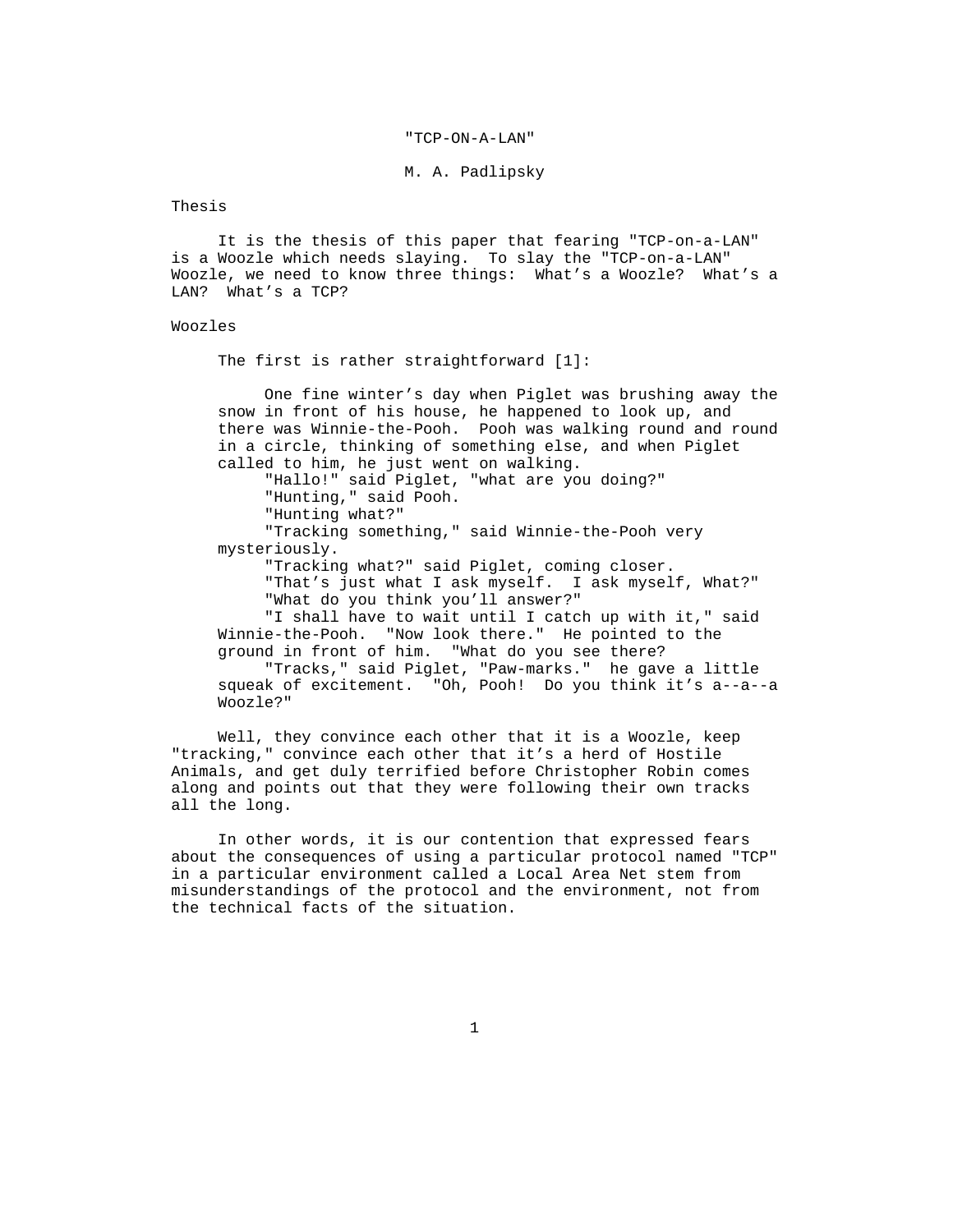LAN's

 The second thing we need to know is somewhat less straightforward: A LAN is, properly speaking [2], a communications mechanism (or subnetwork) employing a transmission technology suitable for relatively short distances (typically a few kilometers) at relatively high bit-per-second rates (typically greater than a few hundred kilobits per second) with relatively low error rates, which exists primarily to enable suitably attached computer systems (or "Hosts") to exchange bits, and secondarily, though not necessarily, to allow terminals of the teletypewriter and CRT classes to exchange bits with Hosts. The Hosts are, at least in principle, heterogeneous; that is, they are not merely multiple instances of the same operating system. The Hosts are assumed to communicate by means of layered protocols in order to achieve what the ARPANET tradition calls "resource sharing" and what the newer ISO tradition calls "Open System Interconnection." Addressing typically can be either Host-Host (point-to-point) or "broadcast." (In some environments, e.g., Ethernet, interesting advantage can be taken of broadcast addressing; in other environments, e.g., LAN's which are constituents of ARPA- or ISO-style "internets", broadcast addressing is deemed too expensive to implement throughout the internet as a whole and so may be ignored in the constituent LAN even if available as part of the Host-LAN interface.)

 Note that no assumptions are made about the particular transmission medium or the particular topology in play. LAN media can be twisted-pair wires, CATV or other coaxial-type cables, optical fibers, or whatever. However, if the medium is a processor-to-processor bus it is likely that the system in question is going to turn out to "be" a moderately closely coupled distributed processor or a somewhat loosely coupled multiprocessor rather than a LAN, because the processors are unlikely to be using either ARPANET or ISO-style layered protocols. (They'll usually -- either be homogeneous processors interpreting only the protocol necessary to use the transmission medium, or heterogeneous with one emulating the expectations of the other.) Systems like "PDSC" or "NMIC" (the evolutionarily related, bus-oriented, multiple PDP-11 systems in use at the Pacific Data Services Center and the National Military Intelligence Center, respectively), then, aren't LANs.

 LAN topologies can be either "bus," "ring," or "star". That is, a digital PBX can be a LAN, in the sense of furnishing a transmission medium/communications subnetwork for Hosts to do resource sharing/Open System Interconnection over, though it might not present attractive speed or failure mode properties. (It might, though.) Topologically, it would probably be a neutron star.

2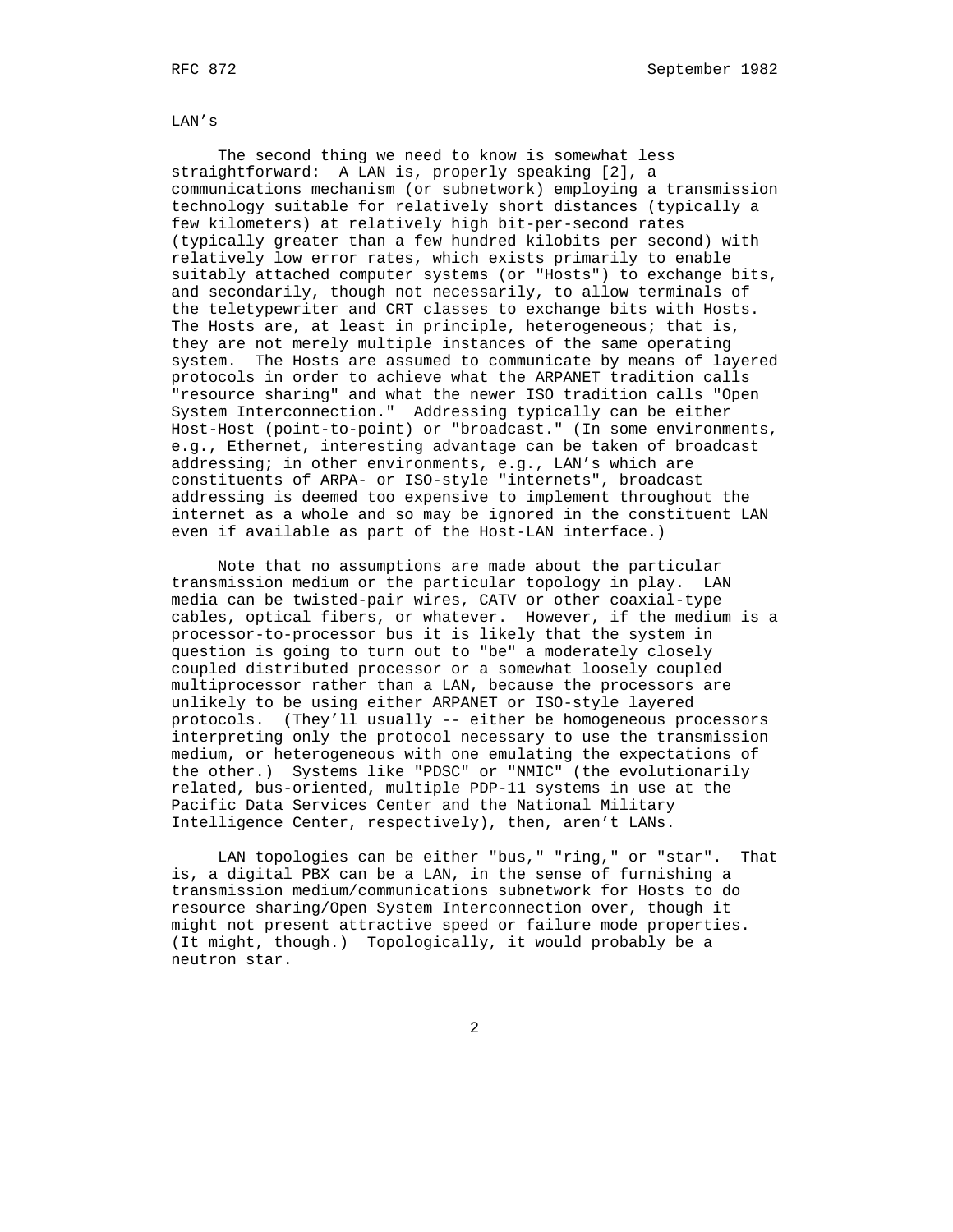For our purposes, the significant properties of a LAN are the high bit transmission capacity and the good error properties. Intuitively, a medium with these properties in some sense "shouldn't require a heavy-duty protocol designed for long-haul nets," according to some. (We will not address the issue of "wasted bandwidth" due to header sizes. [2], pp. 1509f, provides ample refutation of that traditional communications notion.) However, it must be borne in mind that for our purposes the assumption of resource-sharing/OSI type protocols between/among the attached Hosts is also extremely significant. That is, if all you're doing is letting some terminals access some different Hosts, but the Hosts don't really have any intercomputer networking protocols between them, what you have should be viewed as a Localized Communications Network (LCN), not a LAN in the sense we're talking about here.

## **TCP**

 The third thing we have to know can be either straightforward or subtle, depending largely on how aware we are of the context estabished by ARPANET-style prococols: For the visual-minded, Figure 1 and Figure 2 might be all that need be "said." Their moral is meant to be that in ARPANET-style layering, layers aren't monoliths. For those who need more explanation, here goes: TCP [3] (we'll take IP later) is a Host-Host protocol (roughly equivalent to the functionality implied by some of ISO Level 5 and all of ISO Level 4). Its most significant property is that it presents reliable logical connections to protocols above itself. (This point will be returned to subsequently.) Its next most significant property is that it is designed to operate in a "catenet" (also known as the, or an, "internet"); that is, its addressing discipline is such that Hosts attached to communications subnets other than the one a given Host is attached to (the "proximate net") can be communicated with as well as Hosts on the proximate net. Other significant properties are those common to the breed: Host-Host protocols (and Transport protocols) "all" offer mechanisms for flow Control, Out-of-Band Signals, Logical Connection management, and the like.

 Because TCP has a catenet-oriented addressing mechanism (that is, it expresses foreign Host addresses as the "two-dimensional" entity Foreign Net/Foreign Host because it cannot assume that the Foreign Host is attached to the proximate net), to be a full Host-Host protocol it needs an adjunct to deal with the proximate net. This adjunct, the Internet Protocol (IP) was designed as a separate protocol from TCP, however, in order to allow it to play the same role it plays for TCP for other Host-Host protocols too.

 $\sim$  3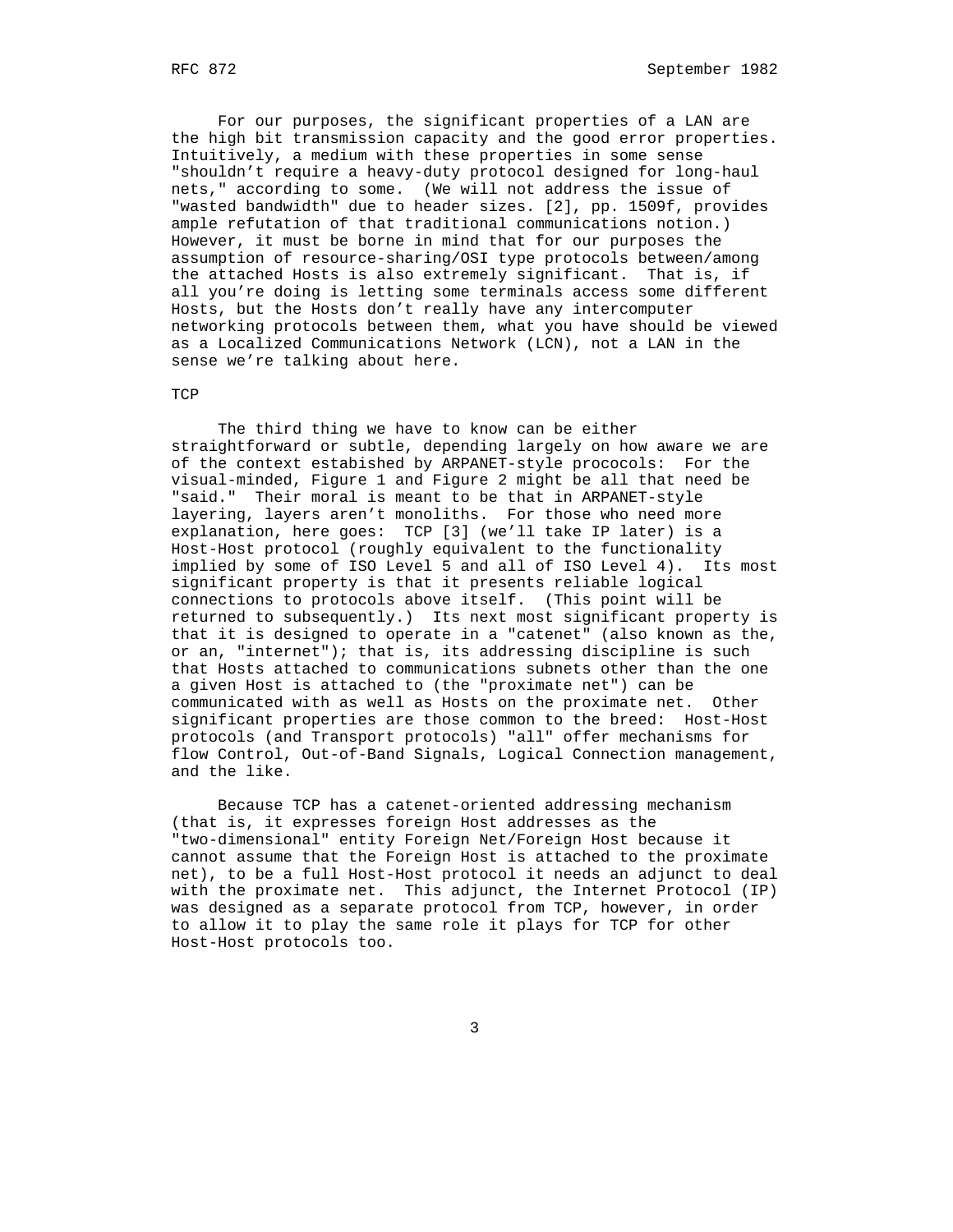In order to "deal with the proximate net", IP possess the following significant properties: An IP implementation maps from a virtualization (or common intermediate representation) of generic proximate net qualities (such as precedence, grade of service, security labeling) to the closest equivalent on the proximate net. It determines whether the "Internet Address" of a given transmission is on the proximate net or not; if so, it sends it; if not, it sends it to a "Gateway" (where another IP module resides). That is, IP handles internet routing, whereas TCP (or some other Host-Host protocol) handles only internet addressing. Because some proximate nets will accept smaller transmissions ("packets") than others, IP, qua protocol, also has a discipline for allowing packets to be fragmented while in the catenet and reassembled at their destination. Finally (for our purposes), IP offers a mechanism to allow the particular protocol it was called by (for a given packet) to be identified so that the receiver can demultiplex transmissions based on IP-level information only. (This is in accordance with the Principle of Layering: you don't want to have to look at the data IP is conveying to find out what to do with it.)

 Now that all seems rather complex, even though it omits a number of mechanisms. (For a more complete discussion, see Reference [4].) But it should be just about enough to slay the Woozle, especially if just one more protocol's most significant property can be snuck in. An underpublicized member of the ARPANET suite of protocols is called UDP--the "User Datagram Protocol." UDP is designed for speed rather than accuracy. That is, it's not "reliable." All there is to UDP, basically, is a mechanism to allow a given packet to be associated with a given logical connection. Not a TCP logical connection, mind you, but a UDP logical connection. So if all you want is the ability to demultiplex data streams from your Host-Host protocol, you use UDP, not TCP. ("You" is usually supposed to be a Packetized Speech protocol, but doesn't have to be.) (And we'll worry about Flow Control some other time.)

#### TCP-on-a-LAN

 So whether you're a Host proximate to a LAN or not, and even whether your TCP/IP is "inboard" or "outboard" of you, if you're talking to a Host somewhere out there on the catenet, you use IP; and if you're exercising some process-level/applications protocol (roughly equivalent to some of some versions of ISO L5 and all of L6 and L7) that expects TCP/IP as its Host-Host protocol (because it "wants" reliable, flow controlled, ordered delivery [whoops, forgot that "ordered" property earlier--but it doesn't matter all that much for present purposes] over logical connections which allow it to be

4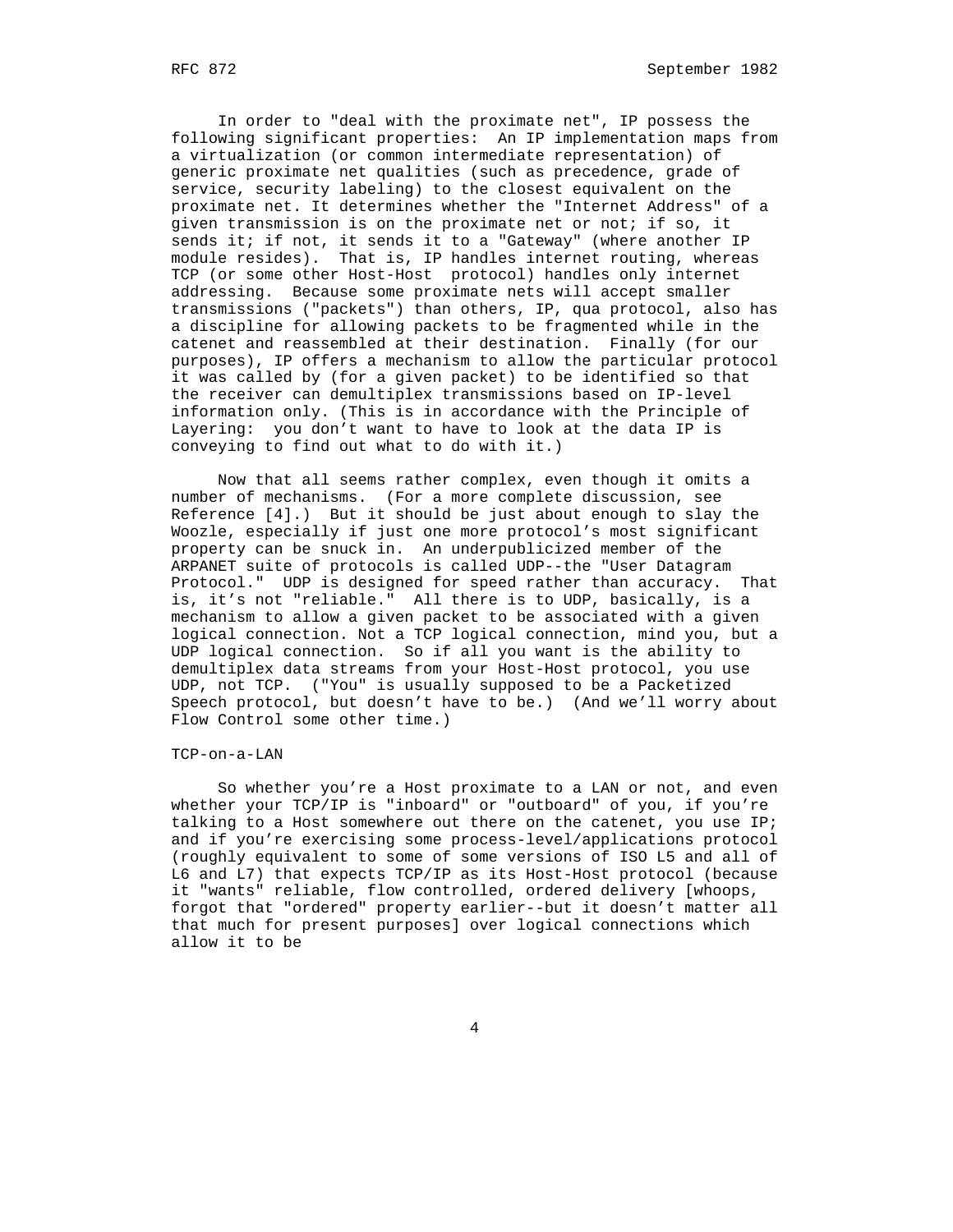addressed via a Well-Known Socket), you use TCP "above" IP regardless of whether the other Host is on your proximate net or not. But if your application doesn't require the properties of TCP (say for Packetized Speech), don't use it--regardless of where or what you are. And if you want to make the decision about whether you're talking to a proximate Host explicitly and not even go through IP, you can even arrange to do that (though it might make for messy implementation under some circumstances). That is, if you want to take advantage of the properties of your LAN "in the raw" and have or don't need appropriate applications protocols, the Reference Model to which TCP/IP were designed won't stop you. See Figure 2 if you're visual. A word of caution, though: those applications probably will need protocols of some sort--and they'll probably need some sort of Host-Host protocol under them, so unless you relish maintaining "parallel" suites of protocols.... that is, you really would be better off with TCP most of the time locally anyway, because you've got to have it to talk to the catenet and it's a nuisance to have "something else" to talk over the LAN--when, of course, what you're talking requires a Host-Host protocol.

 We'll touch on "performance" issues in a bit more detail later. At this level, though, one point really does need to be made: On the "reliability" front, many (including the author) at first blush take the TCP checksum to be "overkill" for use on a LAN, which does, after all, typically present extremely good error properties. Interestingly enough, however, metering of TCP implementations on several Host types in the research community shows that the processing time expended on the TCP checksum is only around 12% of the per-transmission processing time anyway. So, again, it's not clear that it's worthwhile to bother with an alternate Host-Host protocol for local use (if, that is, you need the rest of the properties of TCP other than "reliability"--and, of course, always assuming you've got a LAN, not an LCN, as distinguished earlier.)

Take that, Woozle!

Other Significant Properties

 Oh, by the way, one or two other properties of TCP/IP really do bear mention:

- 1. Protocol interpreters for TCP/IP exist for a dozen or two different operating systems.
- 2. TCP/IP work, and have been working (though in less refined versions) for several years.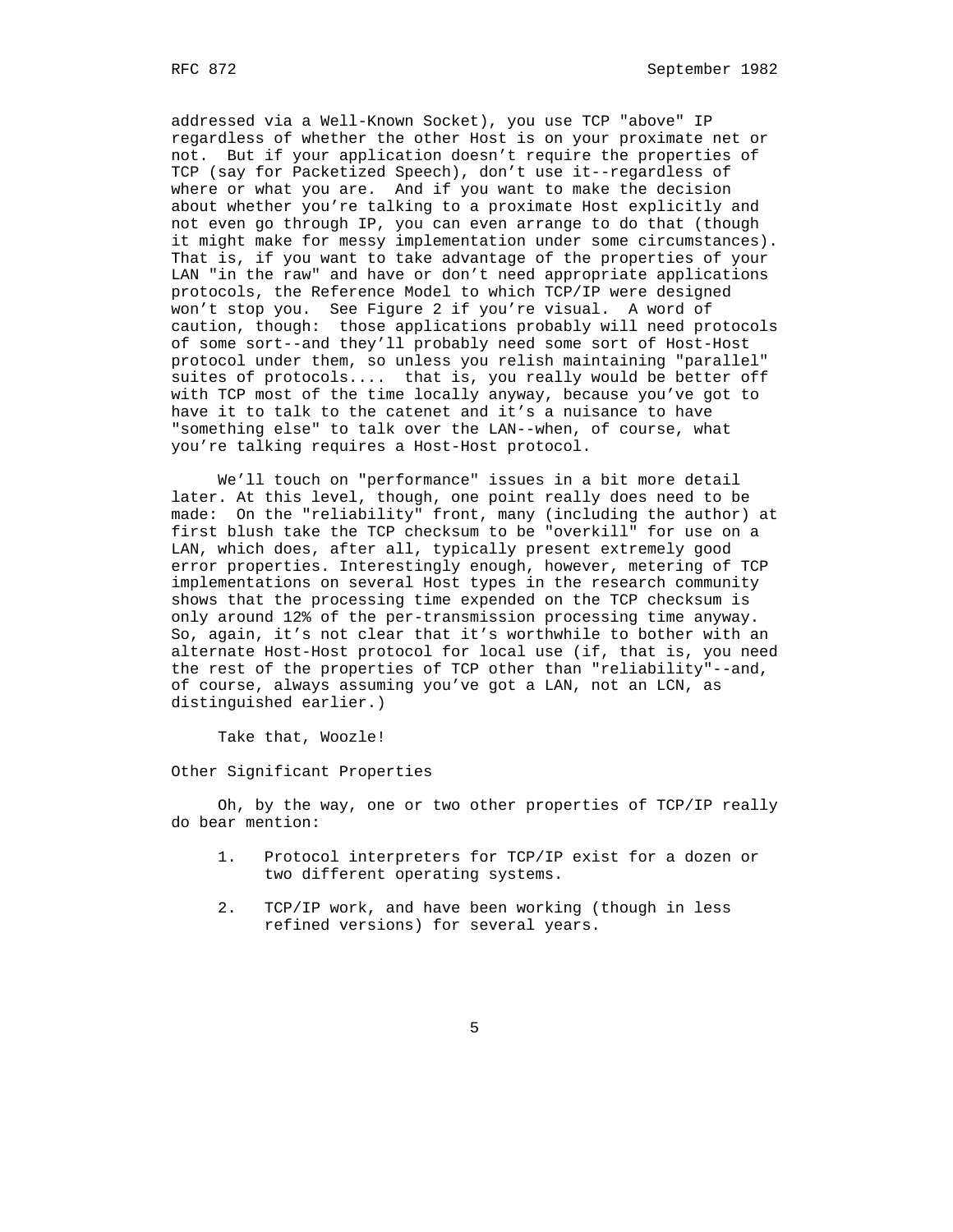- 3. IP levies no constraints on the interface protocol presented by the proximate net (though some protocols at that level are more wasteful than others).
- 4. IP levies no constraints on its users; in particular, any proximate net that offers alternate routing can be taken advantage of (unlike X.25, which appears to preclude alternate routing).
- 5. IP-bearing Gateways both exist and present and exploit properties 3 and 4.
- 6. TCP/IP are Department of Defense Standards.
- 7. Process (or application) protocols compatible with TCP/IP for Virtual Terminal and File Transfer (including "electronic mail") exist and have been implemented on numerous operating systems.
- 8. "Vendor-style" specifications of TCP/IP are being prepared under the aegis of the DoD Protocol Standards Technical Panel, for those who find the research-community-provided specs not to their liking.
- 9. The research community has recently reported speeds in excess of 300 kb/s on an 800 kb/s subnet, 1.2 Mb/s on a 3 Mb/s subnet, and 9.2 kbs on a 9.6 kb/s phone line--all using TCP. (We don't know of any numbers for alternative protocol suites, but it's unlikely they'd be appreciably better if they confer like functionality--and they may well be worse if they represent implementations which haven't been around enough to have been iterated a time or three.)

 With the partial exception of property 8, no other resource-sharing protocol suite can make those claims.

 Note particularly well that none of the above should be construed as eliminating the need for extremely careful measurement of TCP/IP performance in/on a LAN. (You do, after all, want to know their limitations, to guide you in when to bother ringing in "local" alternatives--but be very careful: 1. they're hard to measure commensurately with alternative protocols; and 2. most conventional Hosts can't take [or give] as many bits per second as you might imagine.) It merely dramatically refocuses the motivation for doing such measurement. (And levies a constraint or two on how you outboard, if you're outboarding.)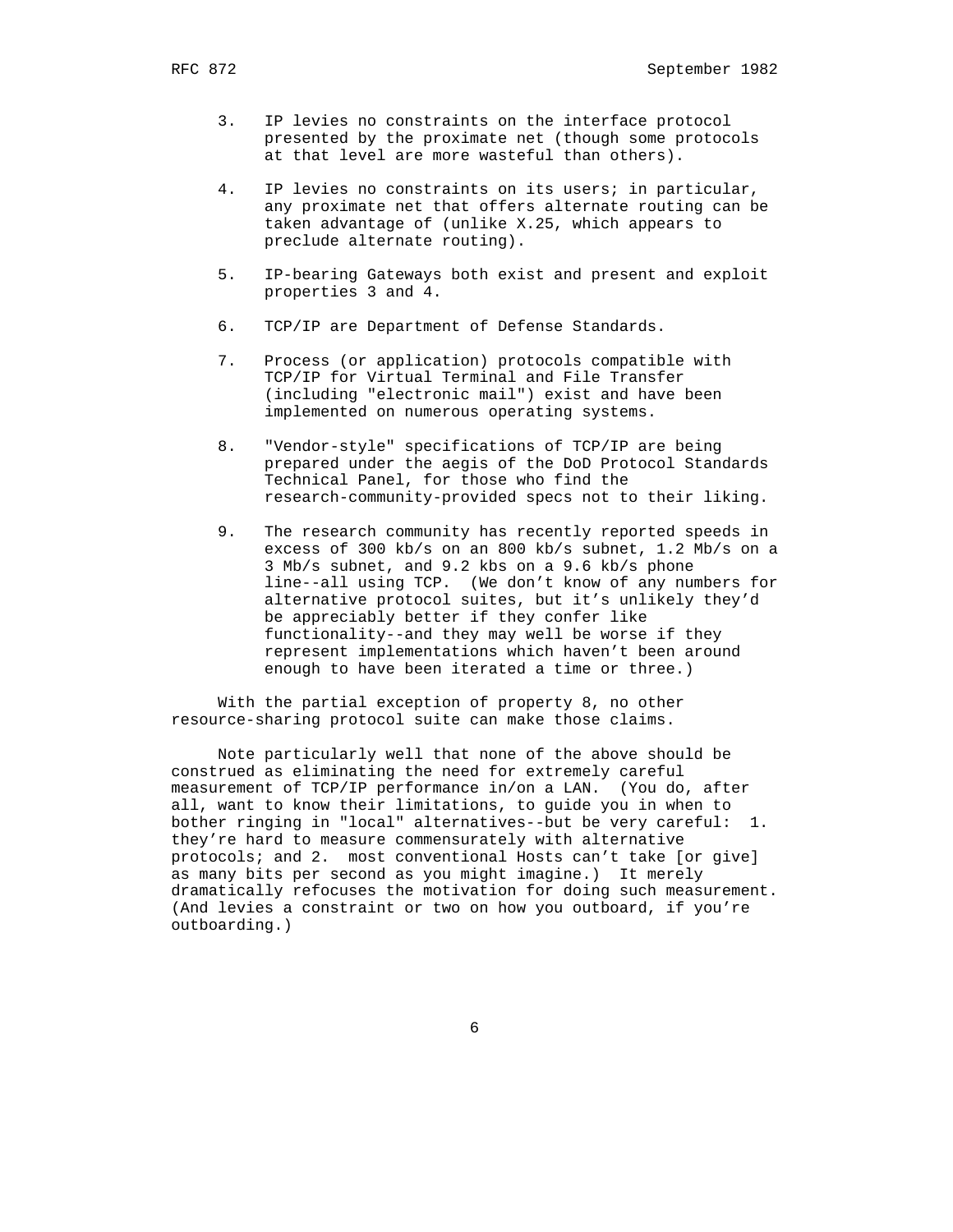## Other Contextual Data

 Our case could really rest here, but some amplification of the aside above about Host capacities is warranted, if only to suggest that some quantification is available to supplement the a priori argument: Consider the previously mentioned PDSC. Its local terminals operate in a screen-at-a-time mode, each screen-load comprising some 16 kb. How many screens can one of its Hosts handle in a given second? Well, we're told that each disk fetch requires 17 ms average latency, and each context switch costs around 2 ms, so allowing 1 ms for transmission of the data from the disk and to the "net" (it makes the arithmetic easy), that would add up to 20 ms "processing" time per screen, even if no processing were done to the disk image. Thus, even if the Host were doing nothing else, and even if the native disk I/O software were optimized to do 16 kb reads, it could only present 50 screens to its communications mechanism (processor-processor bus) per second. That's 800 kb/s. And that's well within the range of TCP-achievable rates (cf. Other Significant Property 9). So in a realistic sample environment, it would certainly seem that typical Hosts can't necessarily present so many bits as to overtax the protocols anyway. (The analysis of how many bits typical Hosts can accept is more difficult because it depends more heavily on system internals. However, the point is nearly moot in that even in the intuitively unlikely event that receiving were appreciably faster in principle [unlikely because of typical operating system constraints on address space sizes, the need to do input to a single address space, and the need to share buffers in the address space among several processes], you can't accept more than you can be given.)

#### Conclusion

 The sometimes-expressed fear that using TCP on a local net is a bad idea is unfounded.

#### References

- [1] Milne, A. A., "Winnie-the-Pooh", various publishers.
- [2] The LAN description is based on Clark, D. D. et al., "An Introduction to Local Area Networks," IEEE Proc., V. 66, N. 11, November 1978, pp. 1497-1517, several year's worth of conversations with Dr. Clark, and the author's observations of both the open literature and the Oral Tradition (which were sufficiently well-thought of to have prompted The MITRE Corporation/NBS/NSA Local Nets "Brain Picking Panel" to have